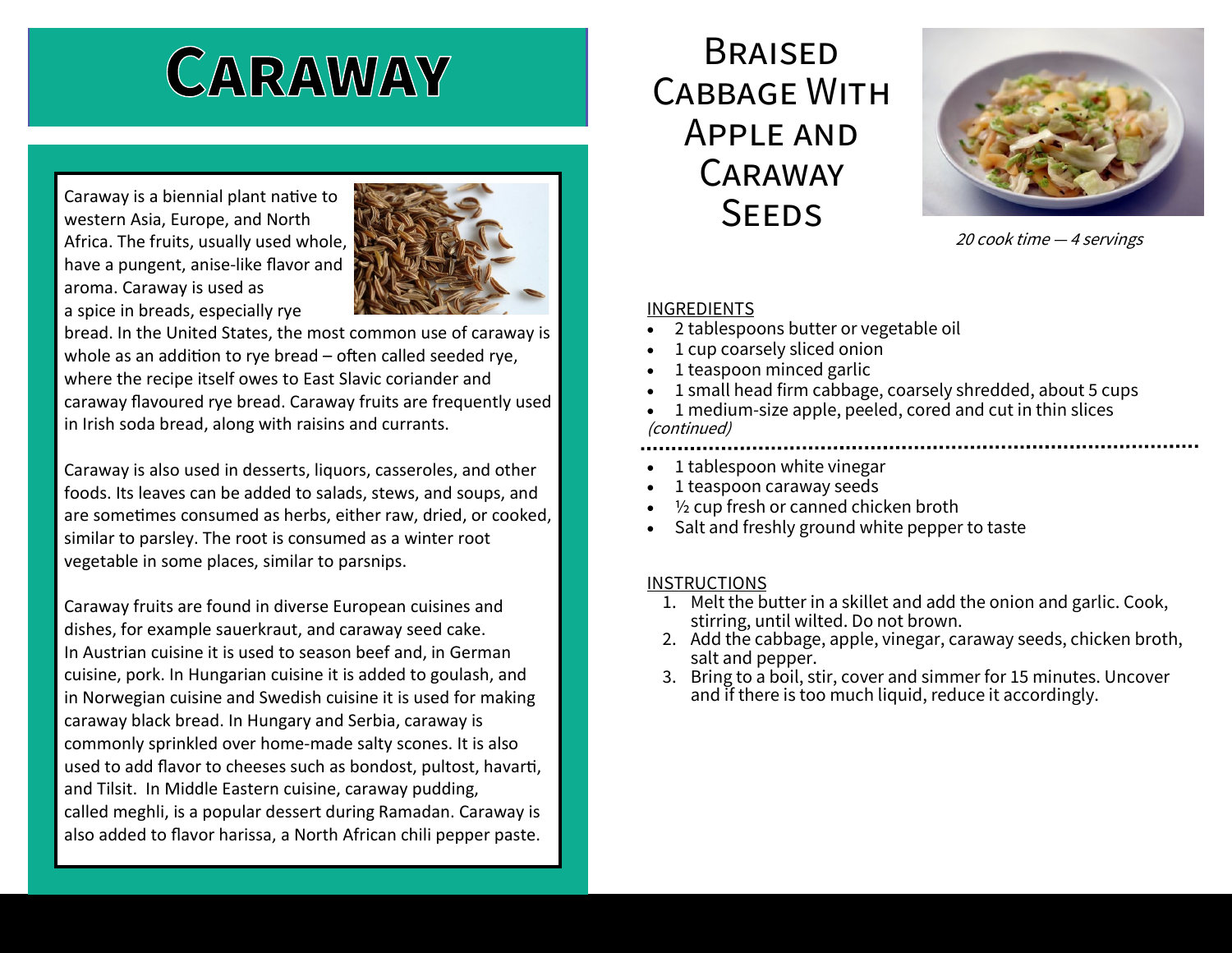## Caraway Chicken & Vegetable Stew

Cook Time: 1 hr 25 min — 6 servings

#### INGREDIENTS

- 3 lbs chicken thighs or bone-in breasts, skinned
- 3 3/4 cups water
- 2 tsps. Instant chick bouillon granules
- 1 tsp salt
- 1 tsp caraway seeds, crushed
- 1/4 tsp ground black pepper
- 8 oz fresh green beans, trimmed & cut into 2 in. pieces
- 2 medium carrots, cut into 3/4 in. chunks

(continued) 

- 2 stalks celery, bias cut into 1/2 in. thick slices
- 2 cups sliced fresh shiitake, crimini, oyster or button mushrooms
- 1 cup pearl onions, peeled
- 1/4 cup cold water
- 1/4 cup all-purpose flour

#### INSTRUCTIONS

- 1. In a 4-quart Dutch oven, combine chicken, 3 3/4 cups water, bouillon granules, salt, caraway seeds and pepper. Bring to a boil; reduce heat. Cover and simmer for 40 minutes.
- 2. Stir in green beans, carrots, celery, mushrooms and onions. Return to boiling; reduce heat. Cover and simmer about 10 minutes or until chicken is tender.
- 3. Remove chicken pieces from the stew; set aside to cool slightly. When cool enough to handle, remove meat from bones; discard bones. Cut up the meat; add to vegetable mixture in pot.



#### INSTRUCTIONS (continued)

4. Combine 1/4 cup cold water and flour in a small bowl; whisk until smooth. Add to stew. Cook and stir until thickened and bubbly. Cook and stir for 1 minute more.